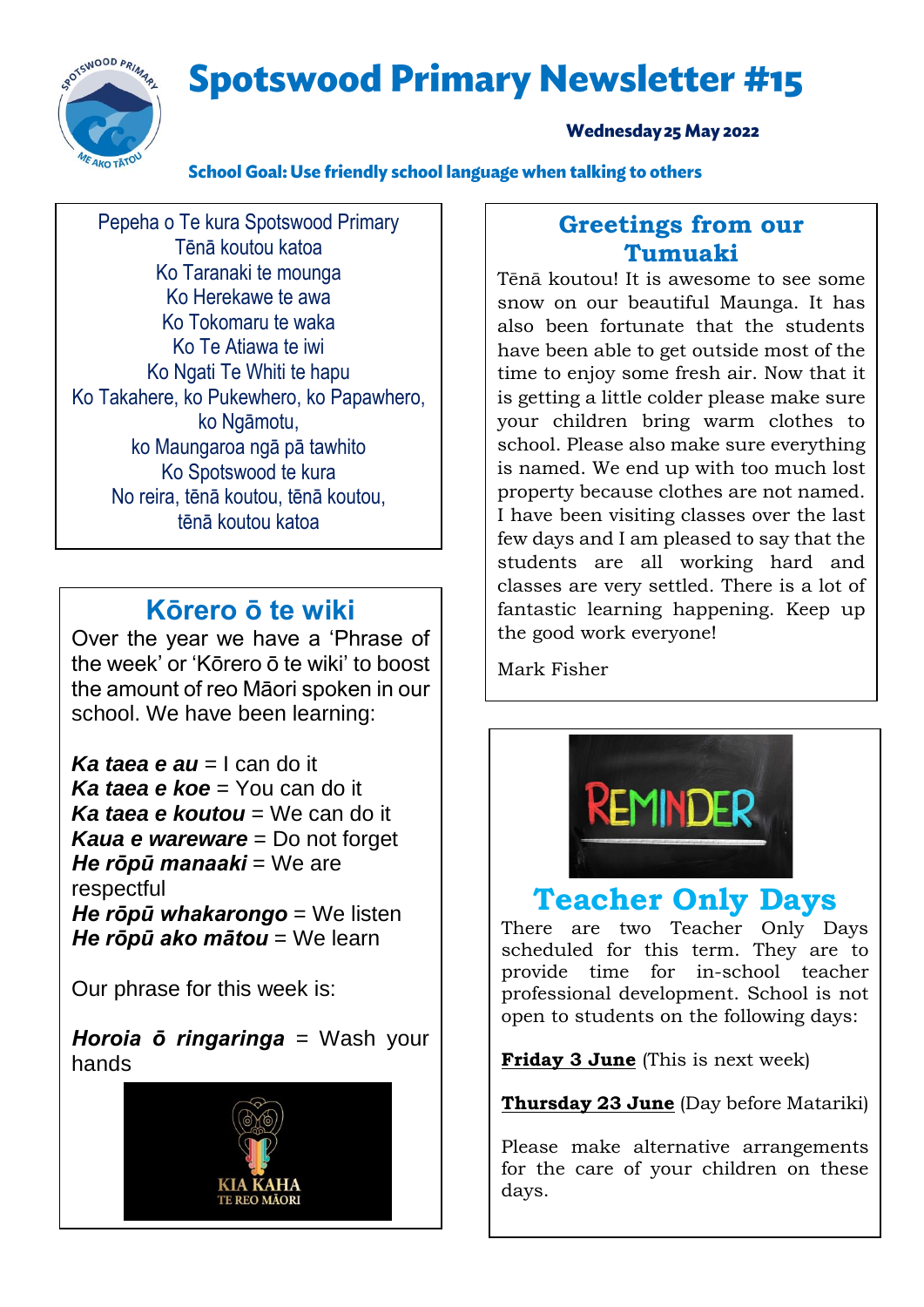

# **Term 2 Calendar of Events**

Here are some of the events scheduled for Term 2:

Week 4 (23 – 27 May) Wednesday 25 May – NYLD//22 Friday 27 May – Pouakai House Leader Assembly

Week 5 (30 May – 3 June) Friday 3 June – Teacher Only Day

Week 6 (6 – 10 June) Monday 6 June – Queen's Birthday Holiday Friday 10 June – Assembly hosted by Room 6

Week 7 (13 – 17 June) Monday 13 June – Board Meeting Friday 17 June – Kaitake House Leader Assembly

Week 8 (20 – 24 June) Wednesday 22 June – Matariki Celebrations at school Thursday 23 June – Teacher Only Day Friday 24 June – Matariki Holiday

Week 9 (27 June  $-$  1 July) Friday 1 July – Assembly hosted by Room 15 and Goal Setting Reports issued

Week 10  $(4 - 8$  July) Wednesday 6 July – Goal Setting Interviews Thursday 7 July – Goal Setting Interviews Friday 8 July – Assembly hosted by Room 4

# **Home Learning Packs**

A small number of students are isolating due to COVID-19. Some students have even had to isolate for a second time. Please be aware that from now on home learning packs will only be delivered to students who are isolating upon request.

### **Opening Hours for the School Office**

Please be aware that the school office is open between the hours of 8.30 am and 3.30 pm. If you have any queries outside of these hours you may wish to contact us via:

email: [office@spotswoodprimary.co.nz](mailto:office@spotswoodprimary.co.nz) Text: 027 211 3489

Or phone: 06 7511 331 and leave a message. We will get back to you as soon as possible.

# **Sports News**

Congratulations to our players of the day:

#### **Netball**

Blue – Mallory Reed White – Pagan Fry Aces – Jade MacKenzie-Gray Diamonds – Chantelle Graham Hearts – Lisa Nairn

#### **Hockey**

Maunga – Steven Tongariro AKO – Alannah Chand

**Basketball** Maunga – Nyjah Broughton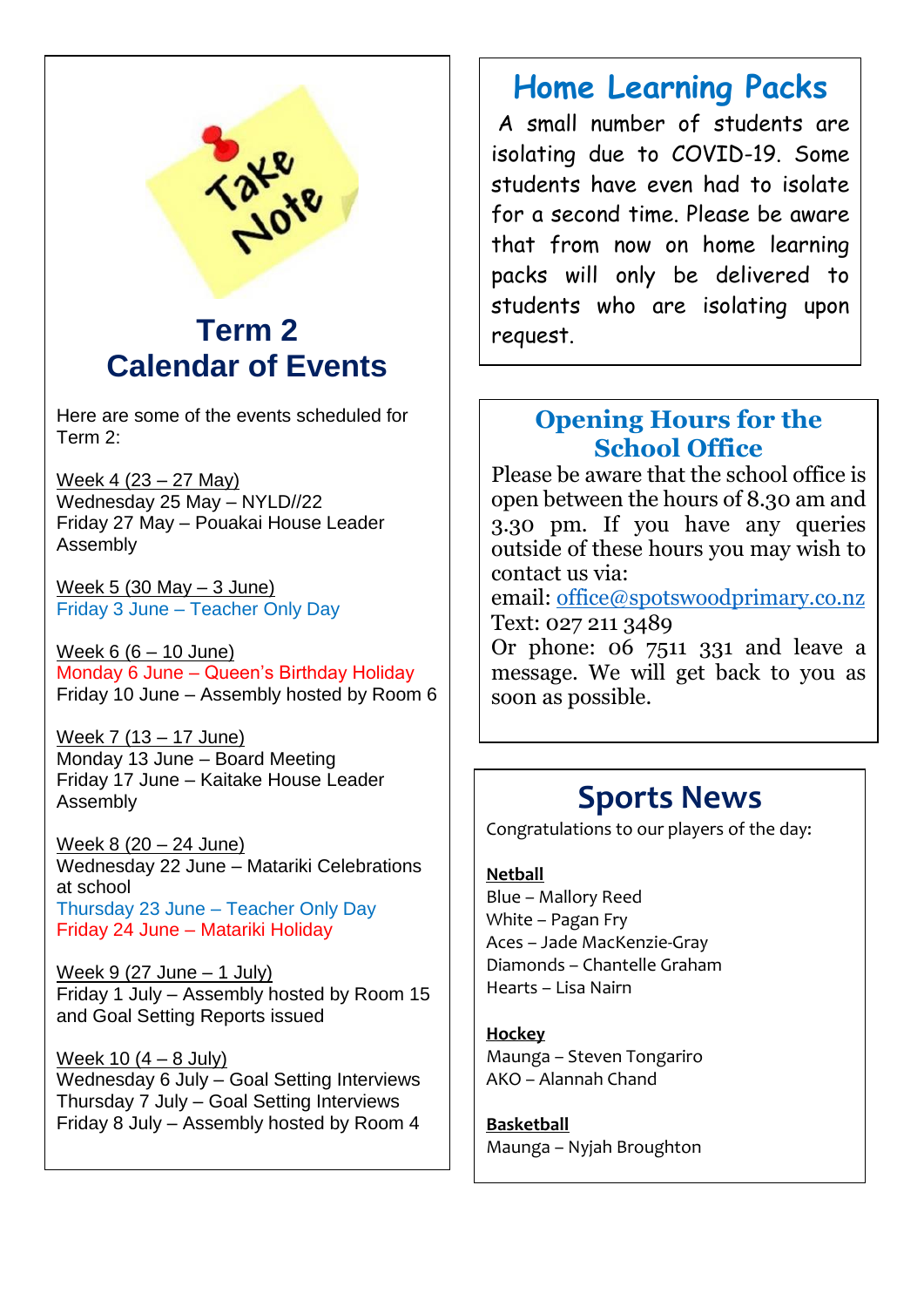## **Room 3 Assembly**

Room 3 hosted assembly last Friday. Due to the terrible weather we had to do this by Google Meet. They shared some of their beautiful artwork and some interesting facts about the Titanic. We gave out Caught Being Good Awards and Bronze AKO Awards. We also learnt a little bit about being an upstander and helping people when they are being bullied as part of Pink Shirt Day. Thanks to everyone who supported this day by wearing pink! Here are some photos for you to enjoy.



# **Orange COVID-19 Protocols**

As you are aware we are now in orange under the COVID-19 Protection Framework (CPF). Our community has lower vaccination rates than the national average so it is important that we do everything we can to keep ourselves safe.

We have changed our rules and guidelines slightly. Please note the following:

- All Puke and Maunga students are *encouraged* to wear facemasks inside.
- Parents and caregivers who **do not** wish their children to wear masks need to contact their child's teacher to ensure this is your choice as a parent.
- Parents and caregivers are asked to stay off-site if possible. Parents/caregivers/visitors on-site will be asked to wear facemasks inside and avoid going into classrooms.
- All parents/caregivers visiting during the day, even to pick up and drop off students, must report to the school office and sign in.
- Staff are encouraged to wear masks inside.
- Rooms will be well-ventilated.
- Students who are showing obvious symptoms of COVID-19 will be sent home.
- Good hygiene such as washing hands for 20 seconds with soap and hot water and coughing or sneezing into elbows will continue.
- Singing can take place if students maintain reasonable physical distancing
- Whole school assemblies will continue to be outside if it is fine. If it is wet assemblies will be by Google Meet.